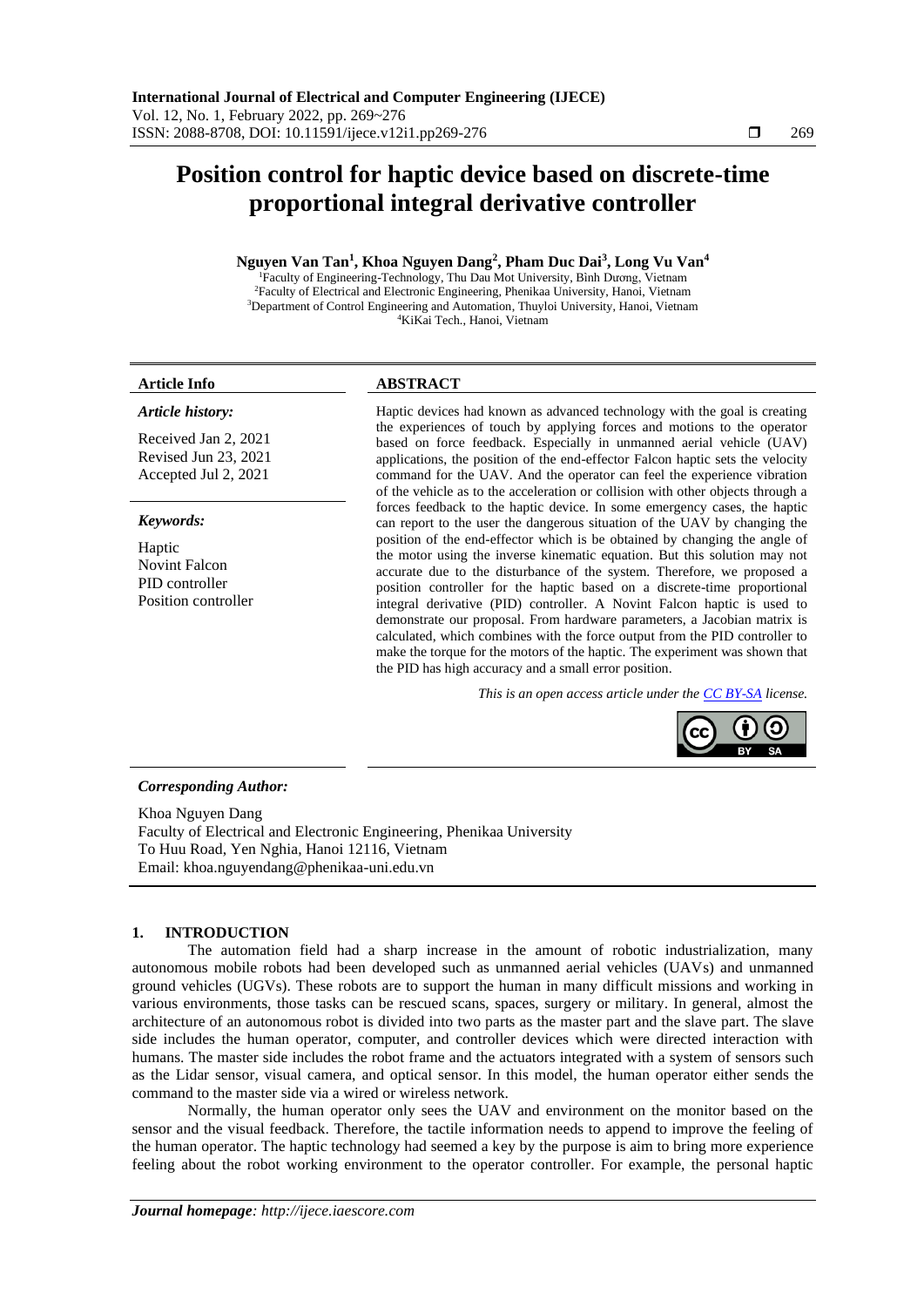interface mechanism (PHANToM) [1], [2] and Novint Falcon [3], [4] devices enable are used to control the manipulator as well as feel the environment around the workspace of the robot. With similar functions of the two above devices, we selected the Novint Falcon to develop the control algorithms.

Novint Falcon haptic was used in many research and real applications. For example, the haptic presented the interaction forces between the excavator and soil [5], control position and velocity for the 3- DOF manipulator [6], make position control for the 6DOF Denso VM6083 robot arm [7]. The realistic force feedback in cardiac surgery [8], [9]. Falcon haptic also integrated with a laser sensor to applied in a wheelchair with the purpose is support blind people [10], and the nuclear industry [11]. For some applications used the haptic to make feedback force to the user to help avoid obstacles is as in [12], [13]. In the UAV field, the end-effector of Falcon haptic is used to set velocity command for the UAV [14], [15], and the force feedback to haptic is to help the user avoiding obstacles that closed the UAV [16]-[18]. In some critical cases, the end-effector position of the Falcon is used for changing the angle of UAV motors using the inverse kinematic equation [19].

To apply the algorithms to the haptic device, the kinematic structure and dynamic configuration needs to be carefully considered as in some previous researches [20]-[23]. Herein, the inverse kinematic is expressed for calculating the angle of motors based on the know the end-effector position. In this case, the dynamic model is to determine the torques of the motors based on the Jacobian and force applied to the grip. It is easy to see that if we know the target position of the end-effector then we could control the angle of each motor correspond with this position. However, the system often exits more disturbance the motor disturbance (motor load, stiffness and damping), environmental conditions and error of mechanical. Therefore, the inverse kinematic will not provide an accurate position if only uses the equation by the angle motors. Therefore, the controller is designed to maintain the stability as well as the accuracy of the system. The proportional integral derivative (PID) controller [24], [25] is widely used to control the mechanism in industrial with the loop feedback, which calculates the error between the desired value and feedback value, and then it makes the control signal to the mechanism. Especially, PID control is useful to control the motion of the system [26]. In addition, the microchip and the personal computer need the sampling time to get the measured value from the system to make the feedback signal. Thus, this paper is aiming to develop a position controller which is to increment the accuracy of the position control for the end-effector position of the haptic device based on a discrete-time PID controller.

The paper is organized as follows: firstly, we are going to present the model configuration and the invest kinematic of the Novint Falcon haptic device in section 2. Secondly, the dynamics configuration as the Jacobian matrix is described in section 3 for obtained the actuator torques based on the end-effector trajectory. Then, the details of the proposed controller are presented in section 4. After that, in section 5 we experimented with the position controller with an attitude and heading reference system (AHRS) sensor integrated with the grip to estimate the end-effector position, the result had demonstrated the performance of the proposed controller. Finally, the conclusions are given in section 6.

### **2. NOVINT FALCON HAPTIC DEVICE**

The geometry of the Novint Falcon was developed by Novint Technologies Company [27] as shown in Figure 1 [21]. The model design of Falcon has included three parts such as a moving platform, a base platform and three parallel linkages to connect the two above platforms. Three motors are mounted on the base platform. The operator can manually control the robot by moving the end-effector in the Falcon haptic and three internal motors could be made some force to the operator.



Figure 1. Novint falcon haptic hardware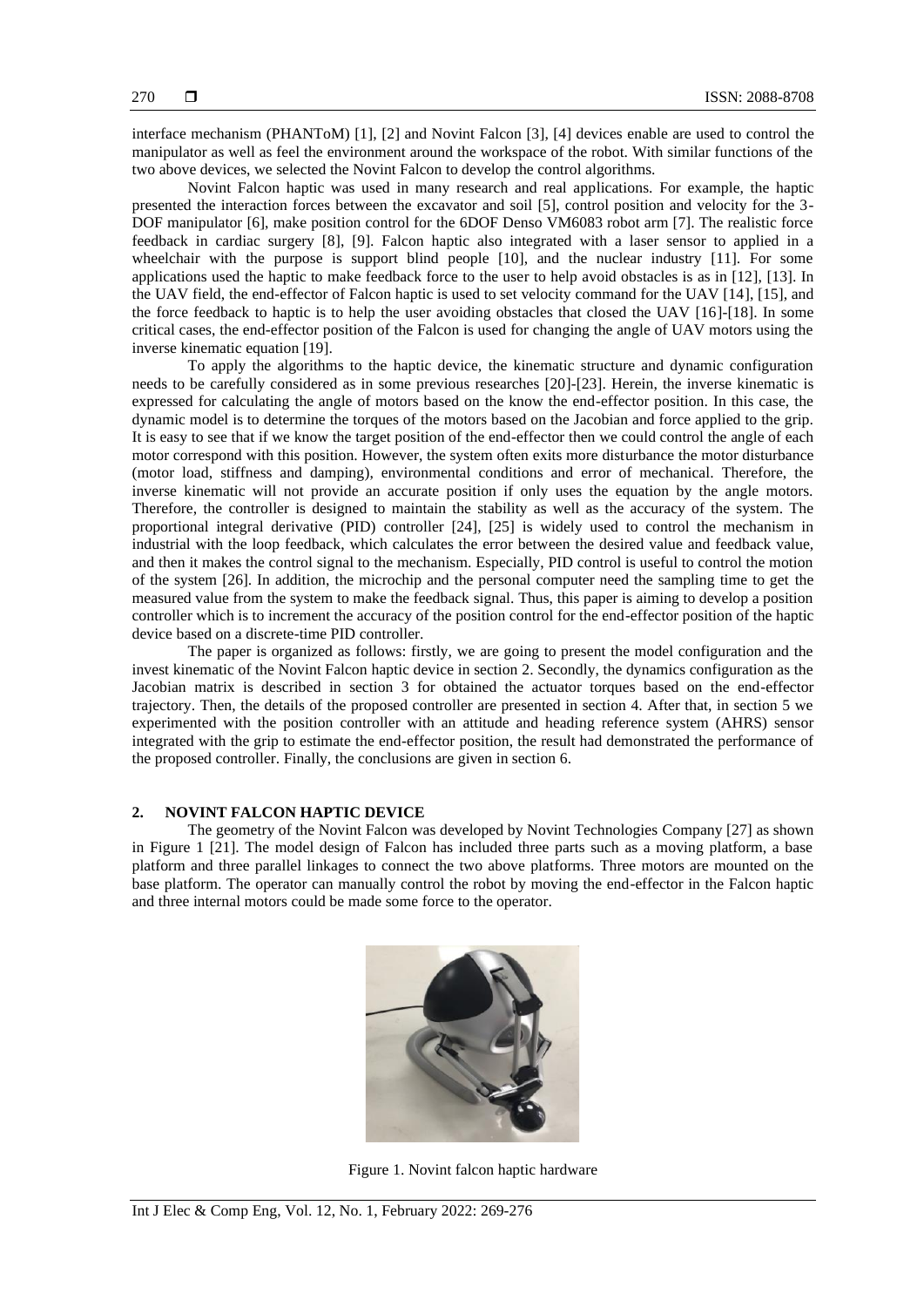271

Figures 2 and 3 represent one leg and base of the Novint Falcon haptic, respectively. A reference coordinate *XYZ* is attached at point *O* which is denoted the center of the base platform. The radius of the base platform is *r* and the distance from the end-effector to the highest joint E is denoted *c*. The length of the associated between joints *AB, BC, CD* and *DE* are *a, e, b* and *d*, respectively. The Novint Falcon dimensions are shown detail in Table 1. The end-effector position denoted by point *P* in the *XYZ* fixed coordinate frame and a local coordinate frame UVW are attached to the fixed point *A*. Three angles  $\theta_{1i}, \theta_{2i}, \theta_{3i} \in R^3$  with  $i=(1, 2, 3)$  represent each joint *A*, *B* and *C*, respectively.



Figure 2. Structure of a linkage in Novint Falcon haptic



Figure 3. Novint Falcon platform (a) base platform, and (b) moving platform

The inverse kinematic is to calculate the three angles  $\theta_{1i}, \theta_{2i}, \theta_{3i}$  of the motors using the known location of the end-effector  $P(P_x, P_y, P_z)$  which can present in the *UVW* coordinate frame by the homogeneous transformation matrix as in (1).

$$
\begin{bmatrix} P_{ui} \\ P_{vi} \\ P_{vi} \end{bmatrix} = \begin{bmatrix} \cos \varphi_i & \sin \varphi_i & 0 \\ -\sin \varphi_i & \cos \varphi_i & 0 \\ 0 & 0 & 1 \end{bmatrix} \begin{bmatrix} P_x \\ P_y \\ P_z \end{bmatrix} + \begin{bmatrix} -r \\ 0 \\ 0 \end{bmatrix} \tag{1}
$$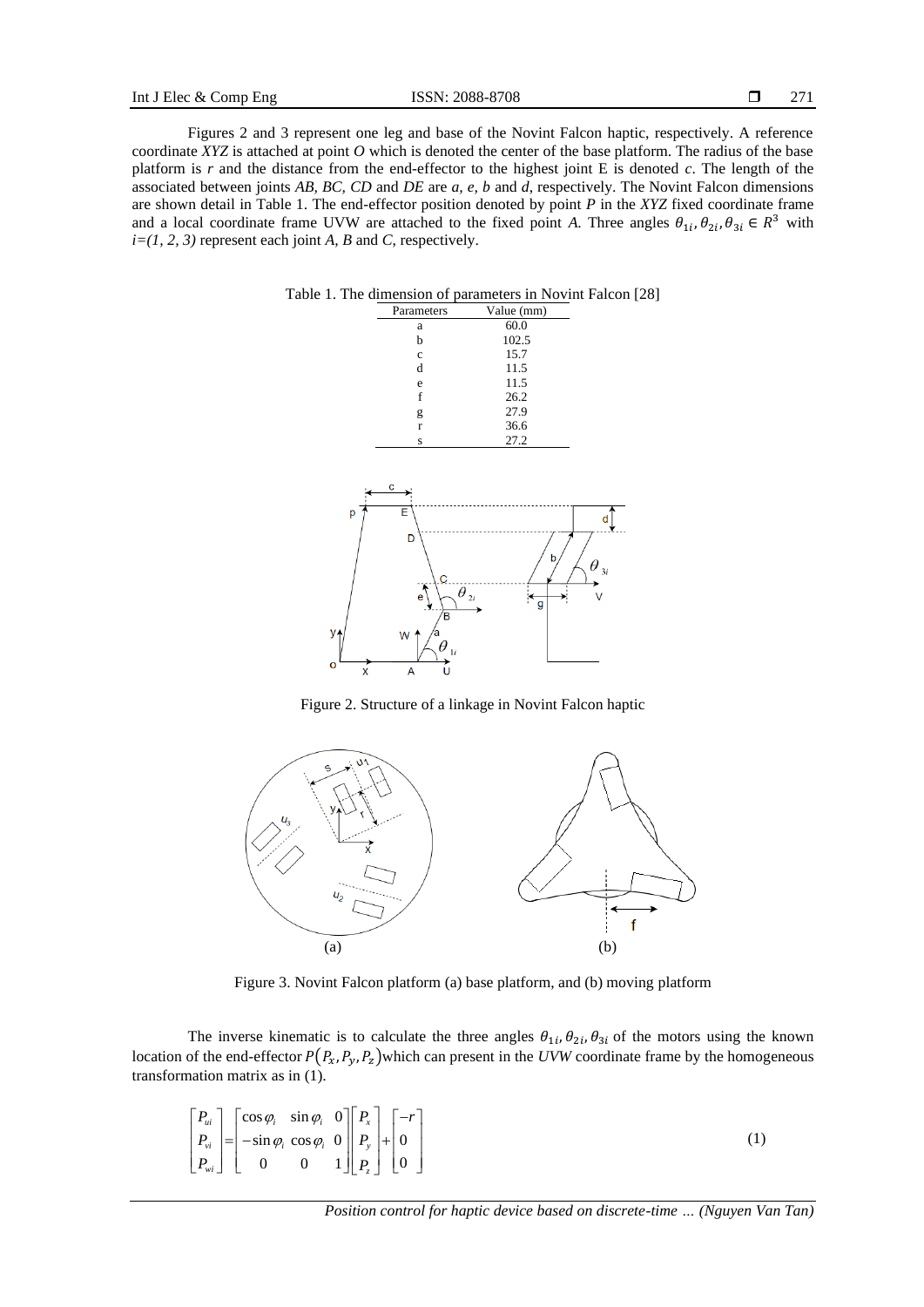where the  $\varphi_i$  is the angle from the center of Novint Falcon haptic to each axis  $i=(1,2,3)$ , which has the values as  $\frac{7\pi}{12}$  $\frac{7\pi}{12}, \frac{-\pi}{12}$  $\frac{-\pi}{12}$  and  $\frac{-9\pi}{12}$ , respectively.

The angle actuators  $\theta_{1i}$ ,  $\theta_{2i}$ ,  $\theta_{3i}$  can be obtained by [15]:

$$
\theta_{1i} = 2 \alpha \tan(\mathbf{y}_{1i}) \tag{2}
$$

$$
\theta_{2i} = a \cos \left( \frac{P_{ui} - a \cos \theta_{1i} + c}{d + e + b \sin \theta_{3i}} \right) \tag{3}
$$

$$
\theta_{3i} = \pm \left( \frac{P_{vi} + f}{b} \right) \tag{4}
$$

with term  $y_{1i}$  can be determined from (5).

$$
l_{2i} y_{1i}^2 + l_{1i} y_{1i} + l_{0i} = 0 \tag{5}
$$

In which

$$
l_{0i} = P_{wi}^2 + P_{ui}^2 + 2cp_{ui} - 2ap_{ui} - b^2 \sin(\theta_{3i})^2 - 2be \sin(\theta_{3i}) - 2bd \sin(\theta_{3i})
$$
  
-2de - 2ac + a<sup>2</sup> + c<sup>2</sup> - d<sup>2</sup> - e<sup>2</sup> (6)

$$
l_{1i} = -4ap_{wi} \tag{7}
$$

$$
l_{2i} = P_{wi}^2 + P_{ui}^2 + 2cp_{ui} + 2ap_{ui} - b^2 \sin(\theta_{3i})^2 - 2be \sin(\theta_{3i}) - 2bd \sin(\theta_{3i})
$$
  
-2de + 2ac + a<sup>2</sup> + c<sup>2</sup> - d<sup>2</sup> - e<sup>2</sup> (8)

Following (2), (3) and (4), the position of the end-effector could be obtained by controlling the angle of the motors. However, the system often has disturbances that come from the noise of motors, and the environment. The inverse kinematic cannot provide accurately the position of the end-effector which could have trouble if it combines with the robotic systems. Therefore, in this paper, we propose the position control for the haptic device based on the discrete-time PID.

#### **3. DYNAMICS CONFIGURATION**

The Jacobian basic function can be defined as in (9).

$$
x = Jq \tag{9}
$$

Where x is end-effector position and orientation;  $q$  is the set of joint angles;  $J$  is the Jacobian matrix. Let's define as in (10), (11) [17],

$$
J = \begin{bmatrix} J_{11} & J_{12} & J_{13} \\ J_{21} & J_{22} & J_{23} \\ J_{31} & J_{32} & J_{33} \end{bmatrix}; \dot{q} = \begin{bmatrix} \dot{\theta}_{11} & \dot{\theta}_{12} & \dot{\theta}_{13} \end{bmatrix}^T; \text{ and } \dot{x} = \begin{bmatrix} v_x & v_y & v_z \end{bmatrix}^T
$$
  
\n
$$
J_{1i} = -\frac{\cos(\phi_i)\cos(\theta_{2i})\sin(\theta_{3i}) - \sin(\phi_i)\cos(\theta_{3i})}{\sin \theta_{3i}\sin(\theta_{1i} - \theta_{2i})}
$$
\n(10)

$$
J_{2i} = -\frac{\sin(\phi_i)\cos(\theta_{2i})\sin(\theta_{3i}) + \cos(\phi_i)\cos(\theta_{3i})}{\sin\theta_{3i}\sin(\theta_{1i} - \theta_{2i})}
$$
  
\n
$$
J_{3i} = -\frac{\sin(\theta_{2i})\sin(\theta_{2i})}{\sin\theta_{3i}\sin(\theta_{1i} - \theta_{2i})}
$$
\n(11)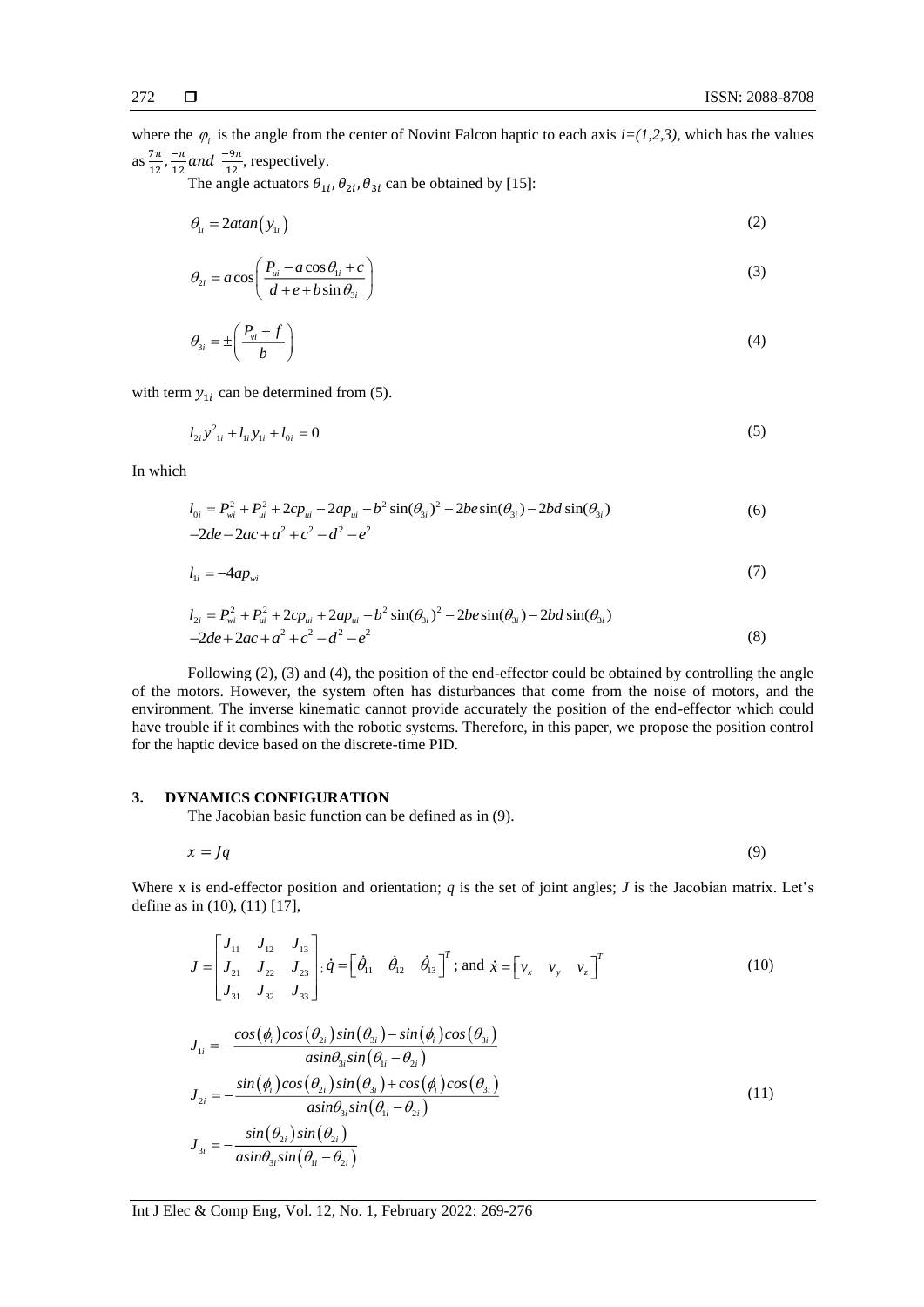with *i*,  $j=(1,2,3)$  and  $\theta_{ji}$  are in (2), (3) and (4). Applying formula of

 $\tau = J^T F$ 

where F is the vector combining end-effector forces and moments; J is Jacobian matrix;  $\tau$  is actuator torques. Therefore, the actuator torques can be obtained by the force of the end-effector.

#### **4. PROPOSED DISCRETE-TIME PID CONTROLLER**

In this section, a discrete-time PID controller is developed to drive the position of the Novint Falcon haptic device, which has the structure in Figure 4.



Figure 4. The diagram of position control proposal

Let's consider the continuous PID form in (12).

$$
u(t) = K_p e(t) + K_i \int_0^t e(\tau) d\tau + K_d \frac{de(t)}{dt}
$$
 (12)

Where the error  $e(t)$  is defined by subtraction between the desired input value and the measured output value, u(t) is the controller output. Three parameters  $K_p$ ,  $K_d$ , and  $K_i$  are defined as proportional gain, derivative gain and integral gain, respectively.

Talking the Z transform of (12), one has

$$
U(z) = \left(K_p + K_i \frac{T_s z + 1}{2 z - 1} + K_d \frac{z - 1}{z T_s}\right) E(z) = \frac{a + bz^{-1} + cz^{-2}}{1 - z^{-1}}
$$
\n(13)

in which  $Z\left(\frac{de(t)}{dt}\right) = \frac{z-1}{T} \frac{1}{T} E(z)$ *s*  $\left(\frac{de(t)}{dt}\right) = \frac{z-1}{z}\frac{1}{T_z}E(z)$  $Z\left(\frac{de(t)}{dt}\right) = \frac{z-1}{z}\frac{1}{T_s}E(z)$ ;  $Z\left(\int_0^t e(\tau)d\tau\right) = \frac{z+1}{z-1}\frac{T_s}{2}E(z)$  $(\tau)d\tau$  =  $\frac{z+1}{z-1}\frac{T_s}{2}$  $Z\left(\int_{0}^{t} e(\tau)d\tau\right) = \frac{z+1}{z-1} \frac{T_s}{2} E(z)$ ;  $a = K_p + K_i \frac{T_s}{2}$  $S_p + K_i \frac{r_s}{2} + \frac{r_d}{T_s}$  $a = K_p + K_i \frac{T_s}{2} + \frac{K_d}{T}$   $b = -K_p + K_i \frac{T_s}{2} - 2$  $S_p + K_i \frac{r_s}{2} - 2 \frac{r_d}{T_s}$  $b = -K_p + K_i \frac{T_s}{2} - 2 \frac{K_d}{T}$ ;

 $c=\frac{K_d}{T}$  $\frac{d}{r_s}$  and  $T_s$  is the sampling period.

From (13), we have (14).

$$
U(z) = U(z)z^{-1} + aE(z) + bz^{-1}E(z) + cz^{-2}E(z)
$$
\n(14)

The time-domain of (14) can be presented as in (15). From (15), the PIDz can be applied to any system with the gains  $K_p$ ,  $K_i$ ,  $K_d$  and sampling time  $T_s$ .

$$
u(k) = u(k-1) + ae(k) + be(k-1) + ce(k-2)
$$
\n(15)

### **5. EXPERIMENT AND RESULTS**

The experiment is performed to demonstrate the proposed position control, which includes the Novint Falcon haptic device connected to one desktop PC via the USB connection. The PC is installed in the Linux OS, the AHRS sensor is integrated with the grip to estimate the end-effector position to configure the input/output for the Novint device. Herein, the input is the force and the output is the position of the endeffector. The configuration of the experiment is shown in Figure 5.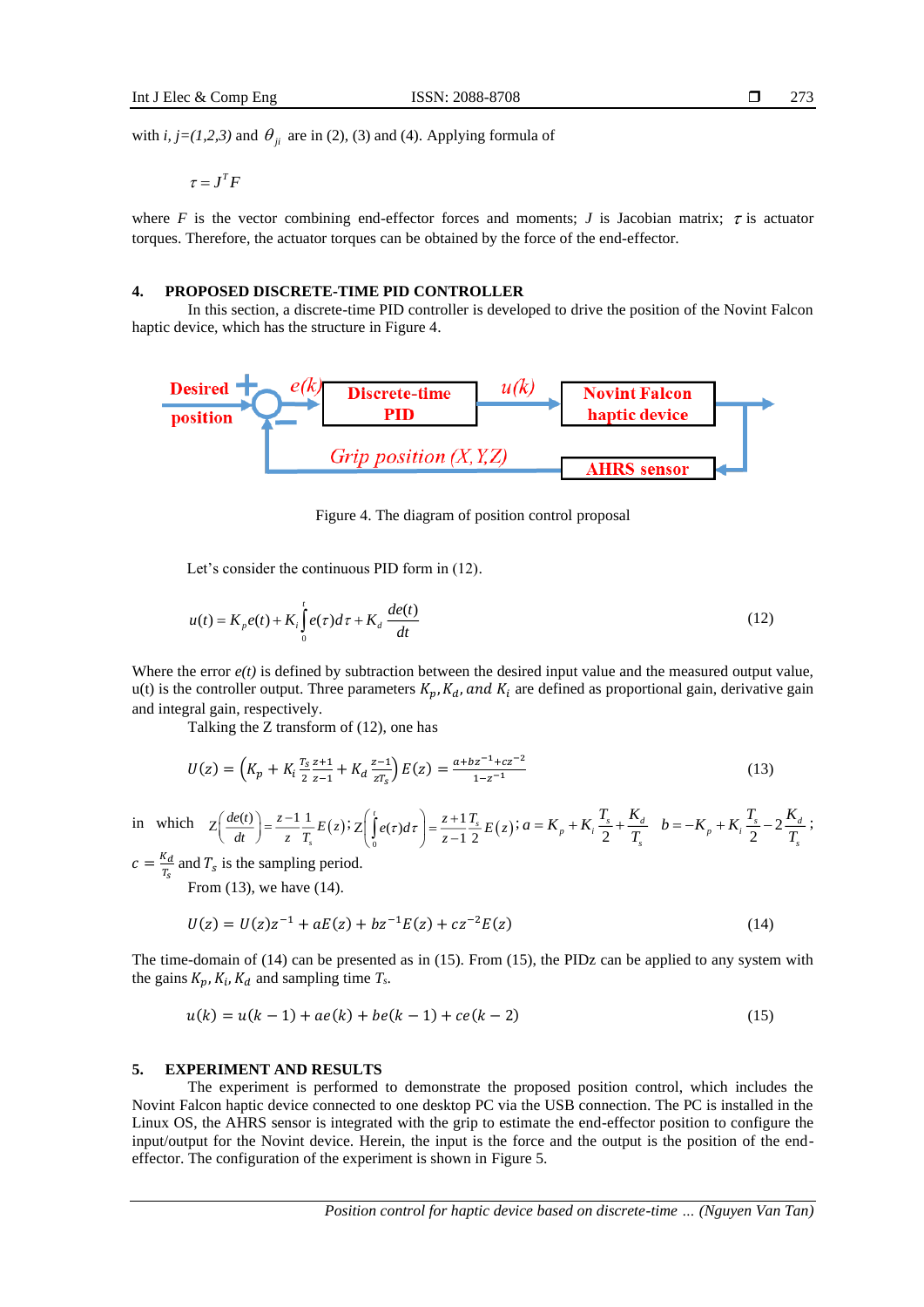- Error Px<br>- Error Py<br>- Error Pz

 $14$ 

16

The discrete-time PID controller in Sec. 4 is a built-in Linux OS PC using the C++ program. In all simulations, we selected the sampling time  $T_s = 0.01/s$ . And the gains of a PID controller can be obtained by the trial and error method. By using this method, the  $K_d$  and  $K_i$  are set to zero for the first time. We increase the  $K_p$  to the response becomes faster and the output of the loop oscillates. This step needs careful because the system could unstable if the  $K_p$  is very large. After that,  $K_i$  is increased to stop the oscillations and reduce the steady-state error but the overshoot may appear. In the last step,  $K_d$  is increased to cancel the error which is created by K<sub>i</sub>. Finally, we can select the gain of the PID controller as  $K_p = 1.5$ ,  $K_d = 5$ ,  $K_i = 0.0013$ . To prove the performance of the proposed controller, two scenarios are implemented in cases without the disturbance and with disturbance to the end-effector by the human forces.



Figure 5. The configuration of experiment

In the first scenario, the initial of Novint Haptic is random position as  $P_x = 1.5$  [cm],  $P_y = -5.7$  [cm], *P*<sub>*z*</sub>=4.3 [cm] and the desired position is  $P_{xr}$ =2.5 [cm],  $P_{yr}$ =-2.5 [cm],  $P_{yr}$ =4.0 [cm]. As a result in Figure 6, the position of haptic could meet the desired position at *1.2 [s]* and keep stability during the time working which can show very detail in Figure 7. Therein, all position errors  $(e_i = P_i - P_i)$  where  $i = x, y, z$  come to zeros and maintain at this value. These results show that the discrete-time PID proposed control can provide a solution for controlling the end-effector position to any desired trajectory with high accuracy and ensure the stability system.



Figure 6. The position of end-effector without disturbance



In the second scenario, a disturbance from human force is effected to the end-effector in the random time at *6.5[s], 11[s], 14.9[s], 19[s], 22[s]* and *26.5[s]* to all directions of the grip. The result in Figure 8 showed that the discrete-time PID can maintain the stability of the position end-effector haptic to the desired position notwithstanding the disturbance from any direction. The detailed result is shown in Figure 9 demonstrated that although the disturbances in this situation are quite large, the proposed controller still maintains the stability for the haptic device. The results proved convincingly that the position control performance could be ensured by using our proposed control with large noises and disturbances in environment.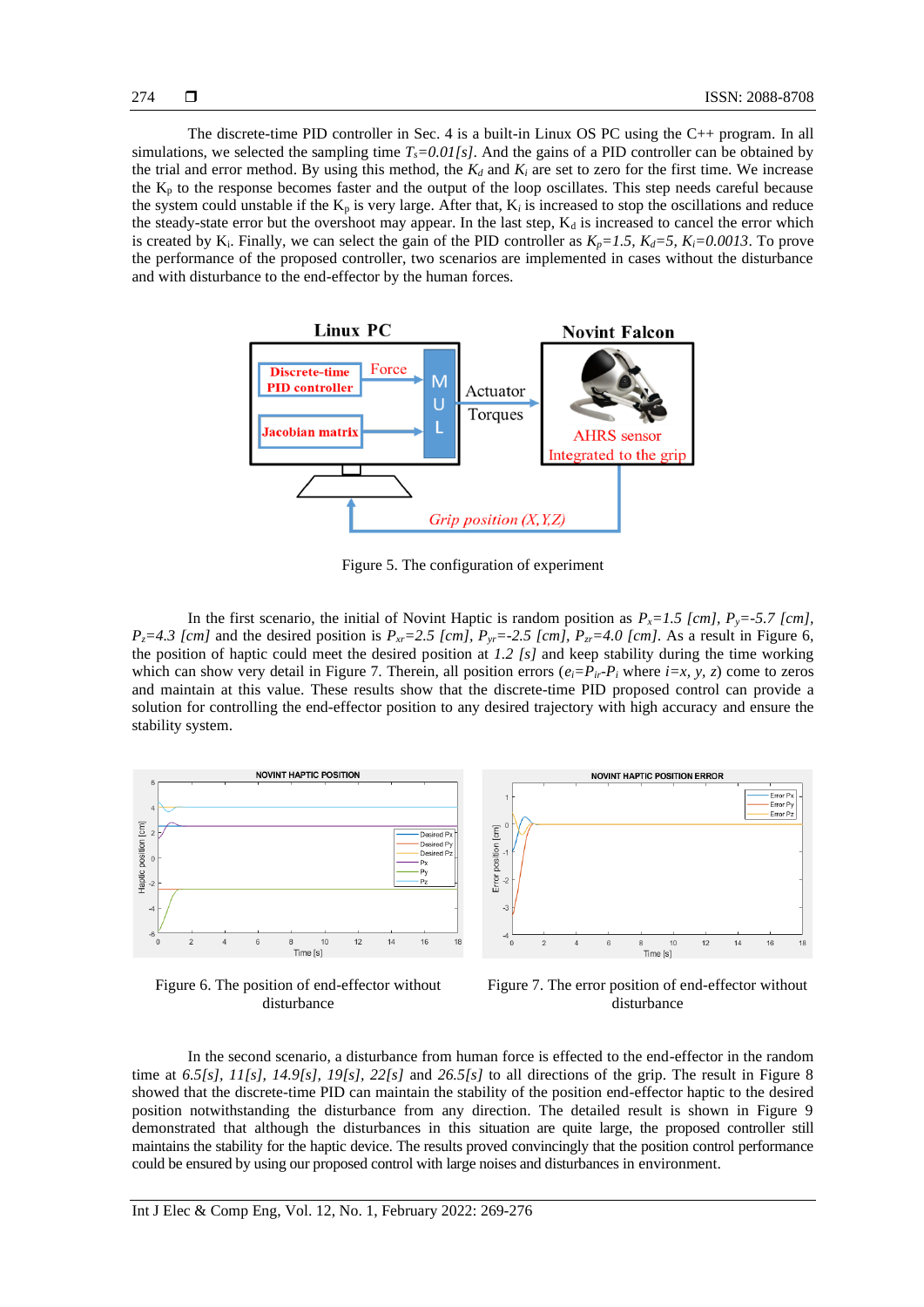

Figure 8. The position of end-effector with external forces



Figure 9. The error position of end-effector with external forces

#### **6. CONCLUSION**

This paper presents the discrete-time PID controller to drive the end-effector position of Novint Falcon haptic. Herein, the inverse kinematic and dynamic models are carefully considered and show some limitations of the control position. Instead of using the inverse kinematic equation to take the end-effector to go to the desired point, the proposed position control is suggested based on the PID controller. As a result, the grip of Novint Falcon could follow the desired trajectory quickly with high accuracy in disturbance conditions. The proposed control could provide good performance for the haptic device to apply any robotics system.

### **ACKNOWLEDGEMENTS**

This research was supported by Research Foundation funded by Thu Dau Mot University.

#### **REFERENCES**

- [1] T. H. Massie and J. K. Salisbury, "The phantom haptic interface: A device for probing virtual objects," *Proceedings of the ASME winter annual meeting, symposium on haptic interfaces for virtual environment and teleoperator systems*, vol. 55, no. 1, pp. 295-300, 1994.
- [2] A. J. Silva, O. A. D. Ramirez, V. P. Vega, and J. P. O. Oliver, "Phantom omni haptic device: Kinematic and manipulability," *2009 Electronics, Robotics and Automotive Mechanics Conference (CERMA)*, 2009, pp. 193-198, doi: 10.1109/CERMA.2009.55.
- [3] D. J. Block, M. B. Michelotti, and R. S. Sreenivas, "Application of the Novint Falcon haptic device as an actuator in real-time control," *Paladyn,* vol. 4, no. 3, pp. 182-193, 2013, doi: 10.2478/pjbr-2013-0017.
- [4] D. Rácz, M. Takács, P. Galambos, and J. Somló, "A low-cost experimental device for compliant physical human-robot interaction," *International Conference on Robotics in Alpe-Adria Danube Region,* 2017, pp. 217-226, doi: 10.1007/978-3-319- 61276-8\_25.
- [5] H. Torres-Rodriguez, V. Parra-Vega, and F. Ruiz-Sanchez, "Integration of force-position control and haptic interface facilities for a virtual excavator simulator," *Proceedings 12th International Conference on Advanced Robotics, ICAR'05,* 2005, pp. 761-768, doi: 10.1109/ICAR.2005.1507494.
- [6] M. Wrock and S. Nokleby, "Haptic teleoperation of a manipulator using virtual fixtures and hybrid position-velocity control," *IFToMM World Congress in Mechanism and Machine Science*, 2011.
- [7] P. Chotiprayanakul and D. Liu, "Workspace mapping and force control for small haptic device based robot teleoperation," *2009 International Conference on Information and Automation,* 2009, pp. 1613-1618, doi: 10.1109/ICINFA.2009.5205175.
- [8] D. Salle, F. Gosselin, P. Bidaud, and P. Gravez, "Analysis of haptic feedback performances in telesurgery robotic systems," *Proceedings 10th IEEE International Workshop on Robot and Human Interactive Communication. ROMAN 2001 (Cat. No. 01TH8591),* 2001, pp. 618-623, doi: 10.1109/ROMAN.2001.981973.
- [9] Z. Xu, C. Song, and W. Wu, "Haptic tracking control for minimally invasive robotic surgery," *Journal of biomedical engineering*, vol. 29, no. 3, pp. 407-410, 2012.
- [10] D. I. Ahlmark, H. Fredriksson, and K. Hyyppä, "Obstacle avoidance using haptics and a laser rangefinder," *2013 IEEE Workshop on Advanced Robotics and its Social Impacts*, 2013, pp. 76-81, doi: 10.1109/ARSO.2013.6705509.
- [11] G. S. Giri, Y. Maddahi, and K. Zareinia, "An application-based review of haptics technology," *Robotics,* vol. 10, no. 1, 2021, Art. no. 29, doi: 10.3390/robotics10010029.
- [12] M. Zarei, N. Kashi, A. Kalhor, M. T. Masouleh, and R. Systems, "Experimental study on shared-control of a mobile robot via a haptic device with an optimal velocity obstacle based receding horizon control approach," *Journal of Intelligent & Robotic Systems*, vol. 97, no. 2, pp. 357-372, 2020, doi: 10.1007/s10846-019-01023-z.
- [13] F. Barontini, M. G. Catalano, L. Pallottino, B. Leporini, and M. Bianchi, "Integrating wearable haptics and obstacle avoidance for the visually impaired in indoor navigation: a user-centered approach," *IEEE Transactions on Haptics,* vol. 14, no. 1, pp. 109-122, 2020, doi: 10.1109/TOH.2020.2996748.
- [14] Z. Hou, P. Lu, and Z. Tu, "Nonsingular terminal sliding mode control for a quadrotor UAV with a total rotor failure," *Aerospace Science Technology*, vol. 98, 2020, Art. no. 105716, doi: 10.1016/j.ast.2020.105716.
- [15] H. A. Malik, S. Rasool, A. Maqsood, and R. Riaz, "Effect of haptic feedback on pilot/operator performance during flight simulation," *Applied Sciences,* vol. 10, no. 11, 2020, Art. no. 3877, doi: 10.3390/app10113877.
- [16] H. Courtois and N. Aouf, "Haptic feedback for obstacle avoidance applied to unmanned aerial vehicles," *2017 International Conference on Unmanned Aircraft Systems (ICUAS),* 2017, pp. 417-424, doi: 10.1109/ICUAS.2017.7991328.